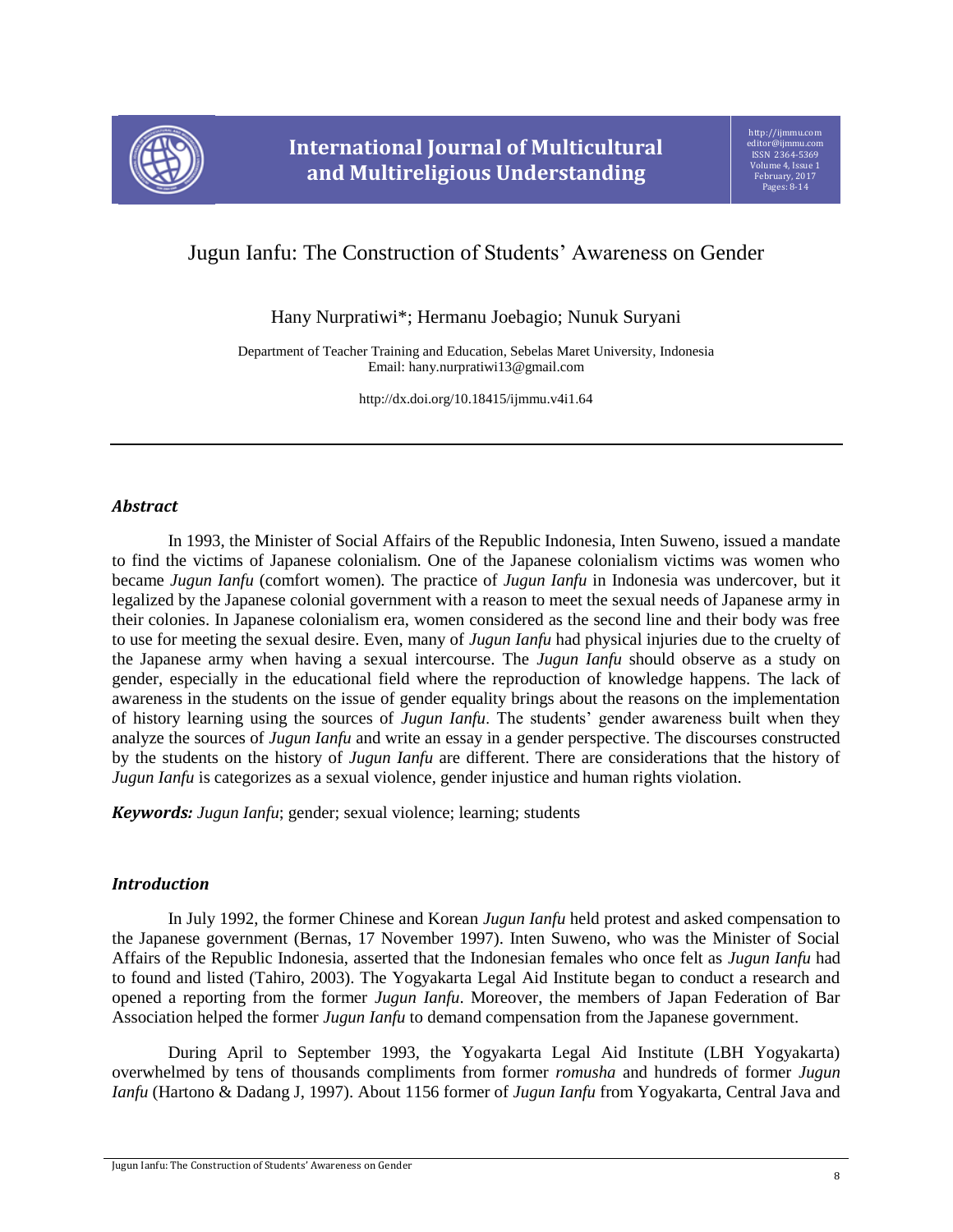East Java reported to the Yogyakarta Legal Aid Institute (Tahiro, 2003). The number did not include all former *Jugun Ianfu* in Indonesia. Some of the former *Jugun Ianfu* chooses to be silent rather than uncover their past disgrace. Besides, many former *Jugun Ianfu* had passed away. The Yogyakarta Legal Aid Institute became the centre for study of *Jugun Ianfu.* Those institute also accompanying the former *Jugun Ianfu* to obtain their rights (Kompas, 1997). The struggle of the Yogyakarta Legal Aid Institute was not half-hearted. Even, a lawyer from the Yogyakarta Legal Aid Institute, Budi Hartono, often accompanied the former *Jugun Ianfu* abroad to strive for justice.

In the historical perspective, male and female have an equal status. The evidences come from the history of the Indonesian national struggle, particularly in the movement era. The Indonesian women were not idle because many of them who supported for the independence of Indonesia. The condition was different from the Japanese colonial era, in which the dignity of women was in a very low level. The sexual slavery conducted by the Japanese military on the Indonesian women was very amoral. Therefore, it was reasonable that *Jugun Ianfu* demanded responsibility from Japanese government. The contribution of Indonesian government in solving the case of *Jugun Ianfu* is very important, because *Jugun Ianfu* is not a national disgrace, but a crime conducted by the Japanese military.

In the perspective of gender, the *Jugun Ianfu* problem could observe as marginalization of the women. Gender is as a set of role like costume and mask in a theatre to convey that we are feminine or masculine (Mosse, 2000). Therefore, things that makes us as feminine or masculine is a combination of biological building blocks and biological interpretation shaped by our culture. Actually, the gender difference is not a problem as long as it does not create injustice between men and women. Nevertheless, in the fact, the gender difference creates many injustices because gender is a system and a structure in which the men and women become the victims of the system. Similarly, the women marginalization does happen in a workplace, society, and it had happened since they have been in a household.

The history of *Jugun Ianfu* becomes important in order to analyse the construction of the students' gender awareness in these days. The importance of the construction of the students' gender awareness to be studied lies in the development of gender theory in the modern era, thus, the students will give a discourse from their perspective on the gender awareness in the case of *Jugun Ianfu.* The researcher used a method of history research in reviewing the results of the students' essay on the gender construction. The stages of the history research method were determining the theme, heuristic, verification, interpretation and historiography (Supardi, 2011). Therefore, in the process of the history writing, it must consider the things, which become the characteristics of history.

The process of history learning for increasing the gender awareness conducted by making a design of learning model, which is implemented through the sources of *Jugun Ianfu*. Through the analysis of the sources of *Jugun Ianfu* and the understanding on the gender theory, the students will construct his mind and turn it into writing. In the process of writing the history, the students will use the stages of history research methodology. The students' understanding related to gender observed from the assessment on the students' writing results.

#### *Jugun Ianfu in the Indonesian History*

The *Jugun Ianfu* or comfort woman is a concept, which develops recently. This concept refers to the women who considered as the victim of Japanese army's sexual lust during the colonialism (Hartono & Dadang, 1997). *Jugun Ianfu* was not a choice of profession, which done voluntarily. Generally, *Jugun Ianfu* did their profession forcedly and no choice to refuse. During dozens of year, the case of *Jugun Ianfu* not monitored by the outside world. The discovery of documents in 1991 proved that the Japanese army had recruited at least 200,000 women in their colonial countries who made as *Jugun Ianfu* during the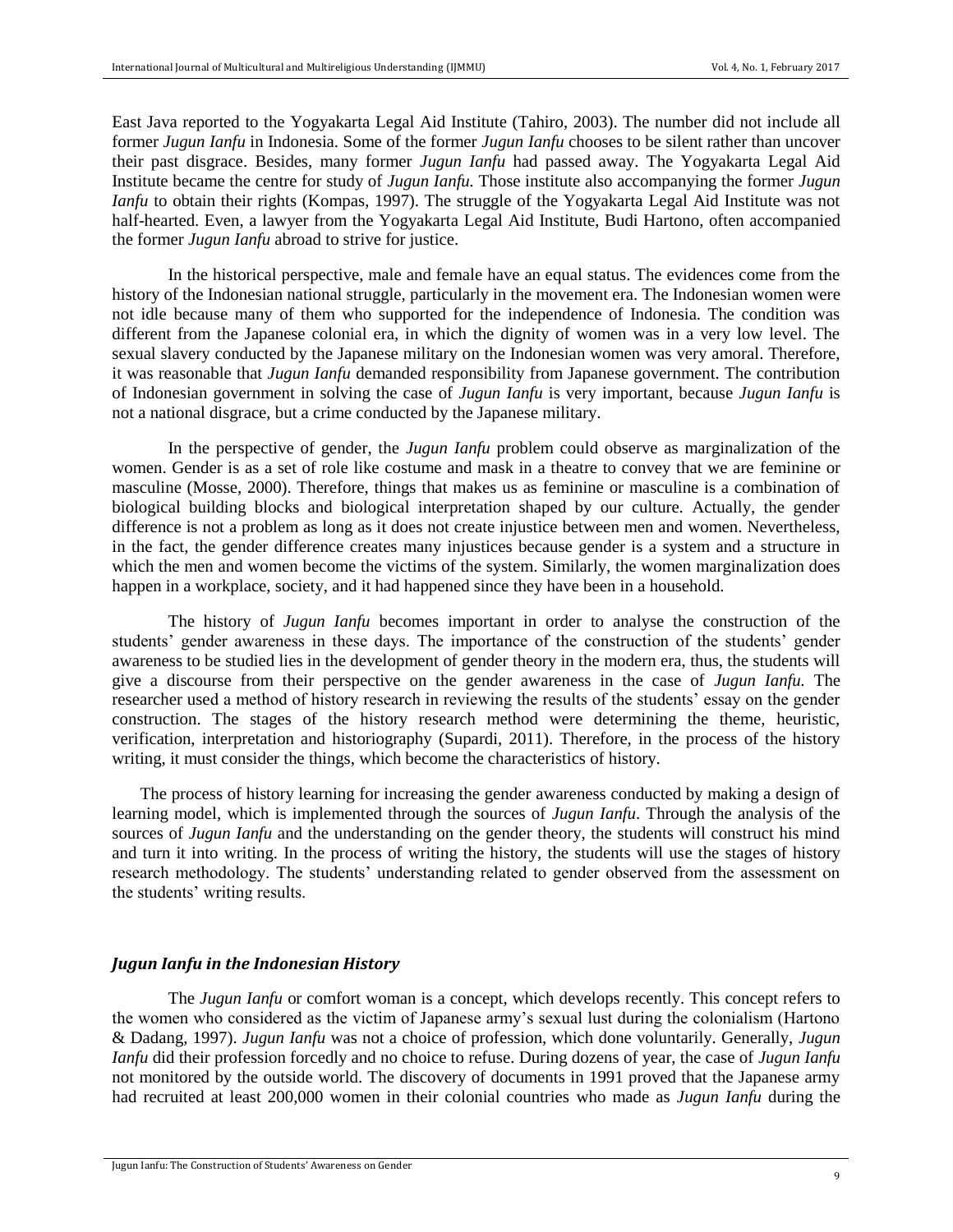World War II (Tahiro, 2003). Most of *Jugun Ianfu* recruited by Japan, worked forcedly and due to the deception using job or scholarship enticements.

The problems of *Jugun Ianfu* in Indonesia arose on the surface again after the coming of the members of The Human Rights Committee from Japan Federation of Bar Association (*Nichibenden*) in April 1993. The purpose of *Nichibenden* was to find the concrete data of *Jugun Ianfu*. The data obtained brought as the discussion material of a yearly symposium of *Nichibenden* (Bernas, 1997). The purpose of the Japanese advocates to Indonesia was to find the concrete data of the former *Jugun Ianfu* in Indonesia, not to give compensation fund. The Yogyakarta Legal Aid Institute, which appointed as the help desk of *Jugun Ianfu,* had concrete data from the reports of former *Jugun Ianfu* and a direct research. It seemed that the Yogyakarta Legal Aid Institute kept insisting on obtaining an official apology and compensation fund from the Japanese government.

In 1996, Mardiyem and the Yogyakarta Legal Aid Institute came to Tokyo to file an official complaint about the Japanese military crime to *Nichibenden* (Jateng Pos, 2000). Mardiyem is one of former *Jugun Ianfu* from Yogyakarta. The response given by *Nichibenden* was limited only on taking the data of Japanese war crime victims in the colonies. There was never promise to give compensation fund for the former *Jugun Ianfu*. The response of former *Jugun Ianfu* about the presence of *Nichibenden* was that there would be an official apology and compensation fund.

The Indonesian government had indifferent attitude on the issue of former *Jugun Ianfu*. One of fundamental reasons was the position of Japan as a country that had the biggest investment in Indonesia (Hartono & Dadang, 1997). The investments invested by Japan in Indonesia were nearly in all sectors. Many buildings built by Japan in Indonesia. Japan also began to introduce their culture to Indonesia. The Indonesian did not mean to quit of striving for the demand of the former *Jugun Ianfu*, but in that moment, the Indonesian economic situation is more important to to saved, therefore, to keep a good relationship with the Japanese government is the principal thing.

The demand, which continued to strive for, was an apology from the Japanese government officially to the former *Jugun Ianfu*. Japan should put the issue of *Jugun Ianfu* into their history and the compensation fund as the responsibility of the Japanese government to the former *Jugun Ianfu*  (Kedaulatan Rakyat, 2007). Mardiyem strived for more than dozens of years, but not all demands met. It seemed that the Japanese government still viewed the Indonesians; especially the women of former *Jugun Ianfu*, like the time when they colonized this country, in which the Japanese side did not respect Indonesians as human beings anymore, even, millions of people had become the victims either as *Romusha* or *as Heiho* for the sake of Japanese interest.

In 1997, Budi Hartono said that the Japanese government had delivered apology to the former *Jugun Ianfu*. The Japanese government begged pardon with the deepest regret to all former *Jugun Ianfu*  (Kompas, 2007). Mardiyem's struggle in demanding Japan began to gain a return. Budi Hartono told that the international world had given acknowledgement. The sexual crime victims of Japan were not only in Indonesia, but also in China, The Philippines, Korea, and Australia. In the national level, *Jugun Ianfu*  considered as the victims of the Japanese army's organized crime. Nevertheless, the international acknowledgement did not directly make the Japan agree the demand from the Indonesians *Jugun Ianfu*.

Responding to the persistence of struggle by the *Jugun Ianfu*, on 18 July 1995, the prime minister of Japan Tomiichi Murayama had said apology officially for the sexual slavery conducted especially by the Japanese army (Tabloid Adil, 1997). It was unfortunate that the apology was not for the former Indonesian *Jugun Ianfu*. This condition made the former *Jugun Ianfu* more disappointed. Their struggle years had not yielded in a return. Furthermore, the Indonesian government had no intervention in responding to the issue of *Jugun Ianfu*. It was true about the fact the Japanese government supported the national development with an investment value of more than US\$ 17 million (Tabloid Adil, 1997).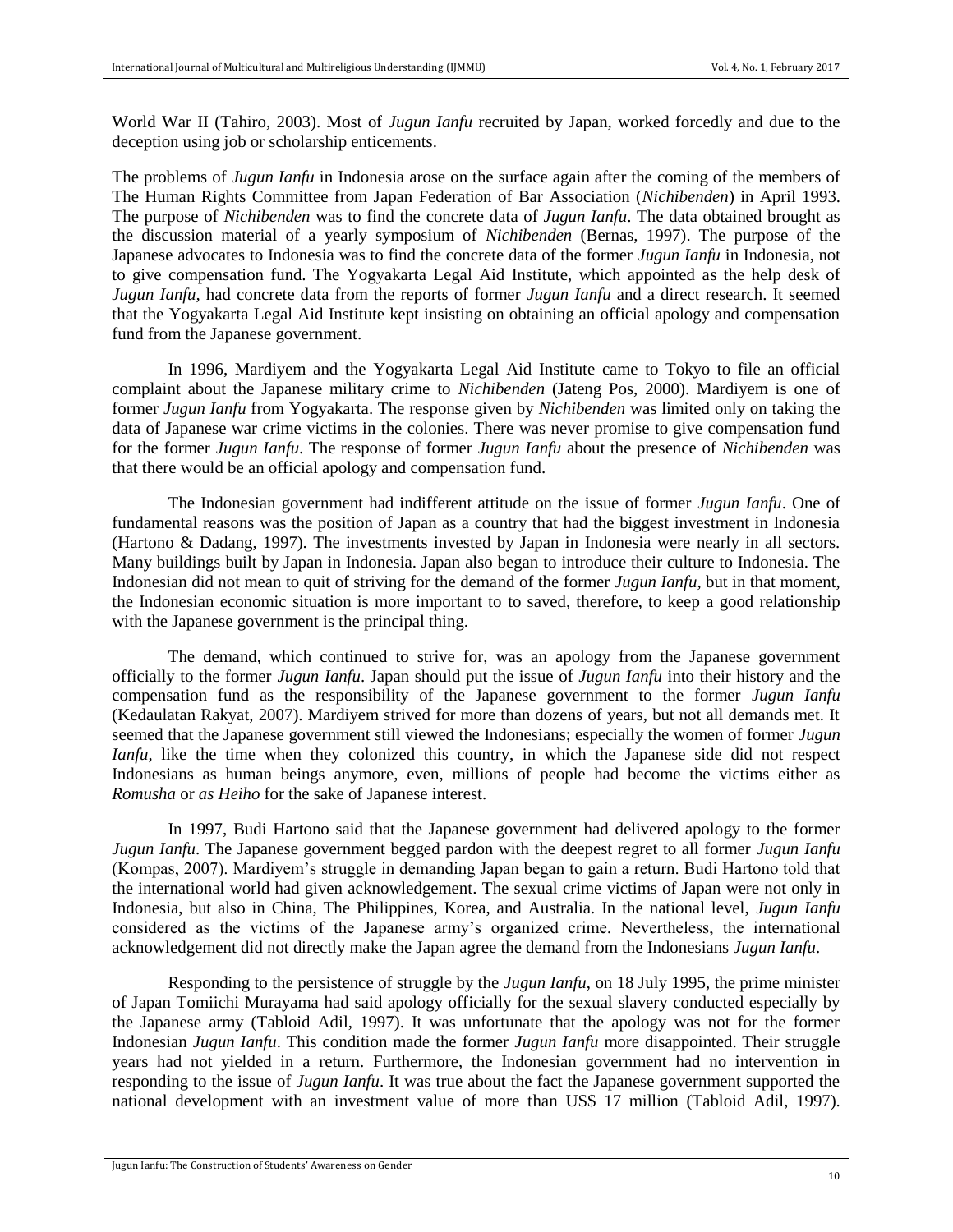Actually, the humanitarian reason should prioritize. The Indonesian government should be more explicit because the case of *Jugun Ianfu* related to the state honour that must strived.

The Asian Women's Found (AWF) is a private institution appointed by the Japanese government to distribute the fund for the former *Jugun Ianfu*. Unfortunately, the fund not gave directly to the former *Jugun Ianfu* because there had been a consensus between the Indonesian government and AWF to develop the old age homes or nursing homes (Kedaulatan Rakyat, 1997). Actually, what needed by the former *Jugun Ianfu* in the old age was not a nursing home, but a life cost to live near their family. If there is any compensation fund, it used by the former *Jugun Ianfu* to fund their elderly life because there were many former *Jugun Ianfu* who lived in poverty and physical wounds they bore until the end of life.

The cruelty of the Japanese soldier and army had become a typical characteristic that concluded from the stories told by the former *Jugun Ianfu*. Under the Japanese colonialism, the Indonesia women dignity was betted (Mariana, 2015). In the military world, committing rape against *Jugun Ianfu* women was a legal thing. The Japanese military that made the woman's body as a lust satisfier was a part of their efforts of conducting terror and controlling a colony.

#### *The Students' Discourse on Jugun Ianfu*

Through the *Jugun Ianfu-*sources based history learning, it can be viewed the results of writings on the discourse constructed by the students. Before displaying an essay, the students conduct an analysis on the sources and construct their mind related to the history of *Jugun Ianfu*. Here, we will explain about several perspectives constructed by the students related to the history of *Jugun Ianfu*. The discourses constructed by the students on the history of *Jugun Ianfu* are different. There are considerations that the history of *Jugun Ianfu* is categorizes as a sexual violence, gender injustice and human rights violation. Here are the categories of essay from the students' works.

The perspective on gender injustice constructed by the students that the practice of *Jugun Ianfu* committed intentionally by the Japanese government showed how the position of women which was very low under the domination of men. The Japanese men when colonized Indonesia had a belief that there was no problem about sexual intercourse outside the marriage. It was due to the far distance in the colony between the Japanese men and their wives; therefore making women as the lust satisfiers was a need. *Jugun Ianfu* alienated from the surrounding society and placed in the brothels built by the Japanese military. Their task was only satisfying the sexual desire of the Japanese men who visited them.

The perspective on violence constructed by the students as a discourse that there was force, even, physical violence against women who made as *Jugun Ianfu*. The force conducted by the Japanese men against the women who made as *Jugun Ianfu* accompanied by threats and terrors. The position of women much oppressed because the women must give their body to the Japanese soldiers and military in Indonesia. Providing women as *Jugun Ianfu* in Indonesia much violated the social norms and included in the sexual violence. The Japanese men in the colonies viewed sex as merely a fun. The native women recruited forcedly to be *Jugun Ianfu* and treated arbitrarily, made as the lust satisfiers and physically tortured.

The perspective on the human rights violation, Japan plundered the human rights as well as the dignities of thousands of women who made as *Jugun Ianfu* because the women treated as the sexual slaves. The recruitment of *Jugun Ianfu* conducted undercover through many deceptions and job or scholarship enticements. The policy of providing *Jugun Ianfu* legalized by the Japanese government and assisted by the local village officials.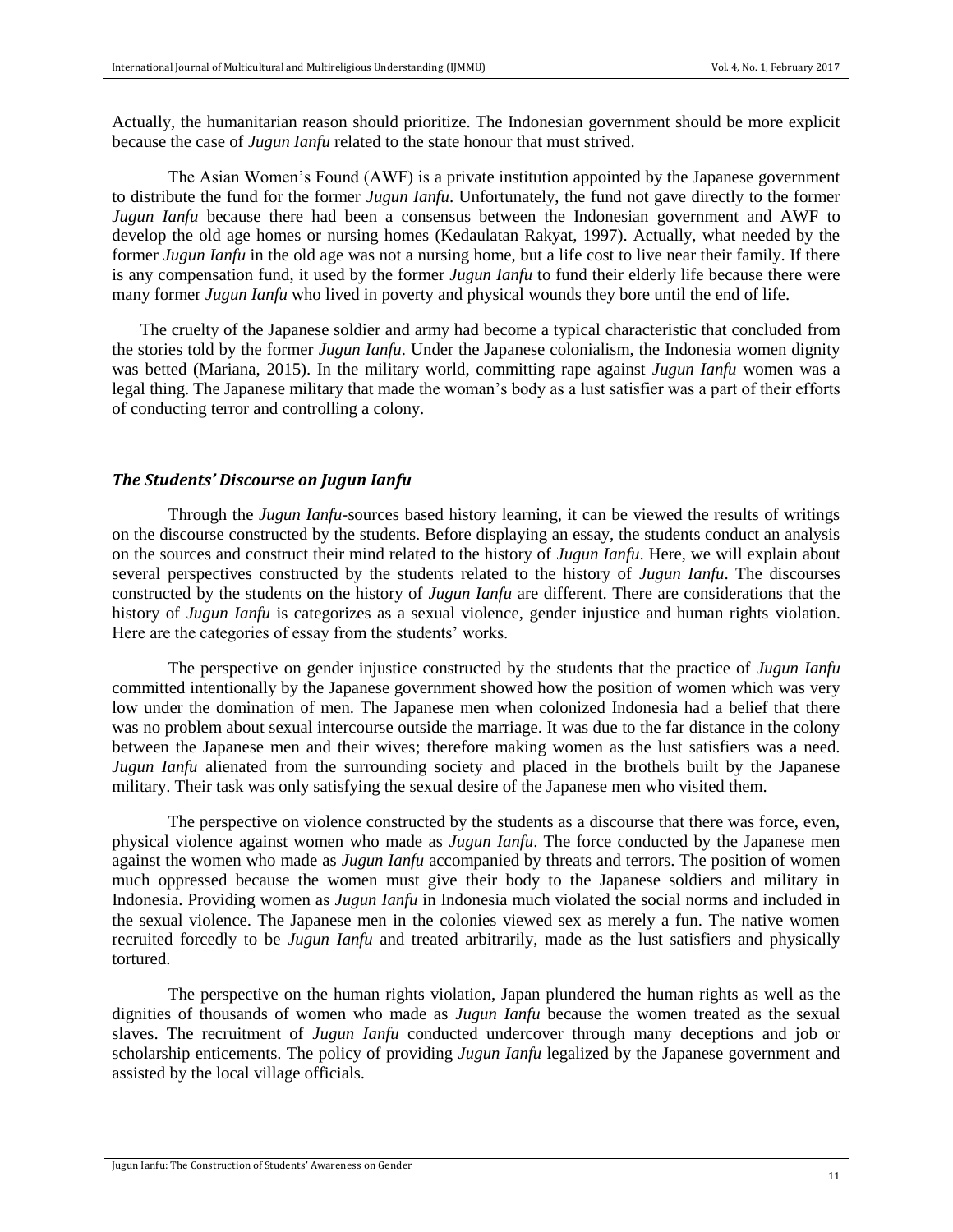The constructed gender identity functions as technology in societal norm and rule formation, which separates the categories of female and male (Wieringa, 2003). As the example, a woman usually has a task to manage the household, meanwhile, a man has an obligation to find livelihood. Besides, the concept on gender is an inherent characteristic in men and women which is constructed either socially or culturally (Fakih, 2013). One's identity is shape by the factors of race, class, age, ethnic, and sexual choice.

Violence is a way of solving the problems in life by creating an infliction against others (Mulkan, dkk, 2002). The sexual violence against *Jugun Ianfu* in Indonesia conducted to meet the sexual desire of the Japanese military and soldiers in the colonies. Before providing *Jugun Ianfu*, there were many Japanese men found to have sexual diseases because too often found the lust satisfiers in the legalized prostitutions. According to Weberian, the ruler is as the legal authority holder in committing violence.

According to Charlote Bunch, actually, the women's rights had been violating through many ways. The plundering against the Indonesia women's bodies made as *Jugun Ianfu* categorized as violation against the women's rights. In the case that the women were as the victims of violence committed by men, in a stereotype way, men considered themselves as the stronger class, and as such, they consider themselves as having more power than the female class (Savitri, 2008).

The Japanese assumption is there is similarity between the sexual intercourse before or after marriage. Enjoying a sexual intercourse by giving payment for the service considered as taboo (Oktorino, 2014). The Japanese men have a high sexuality level. Before starting the practice of *Jugun Ianfu*, the Japanese military committed rape against women in villages brutally. The intention of the Japanese government to provide women of *Jugun Ianfu* in the colonies was to avoid the Japanese military and soldiers from sexual diseases.

Based on the results of the students' essay works, it can be drawn conclusion that most of students viewed the issue of *Jugun Ianfu* from the perspective of gender injustice. Nevertheless, several students viewed the issue of *Jugun Ianfu* from the perspectives of human rights violation and sexual violence. The discourse on gender injustice from the perspectives constructed by the students is viewing the treatment of the Japanese government that legalized the recruitment on women as *Jugun Ianfu* and made those women as the lust satisfiers. Such condition made the position of women was far below the men.

## *Women in the Modern Construction*

The issue of *Jugun Ianfu* had just been voiced in the reform era and supports from many parties helped to strive for and to restore the name and the dignity of the former *Jugun Ianfu.* The discourse of gender viewed women as equal to men. According to Scott (1989), gender is an element, which shapes the social relation based on differences, which underlined, by the relation of gender, and the prominent way that signifies a power relation. The social relation established between the Japanese military men and the women of *Jugun Ianfu* in the war era is like a relation between rulers and slaves.

In the modernism, there are fundamental values such as equality, liberty, and fraternity principles. Those values contradicted the practice of *Jugun Ianfu* in the Japanese colonial era in Indonesia. The practice of *Jugun Ianfu*, in a wider context, viewed as oppression between the ruling class and the ruled class, not only oppression against the Indonesian women.

The history noted that in every social life ordering rests on the control on women body and sexuality. Women should give a respect and not be made as the sexual slaves who are recruited forcedly to meet the sexual desire of the Japanese military and soldiers in the colonies. In the family life level, harmony is entirely on the woman's hand (Permanadeli, 2002). The family management is on the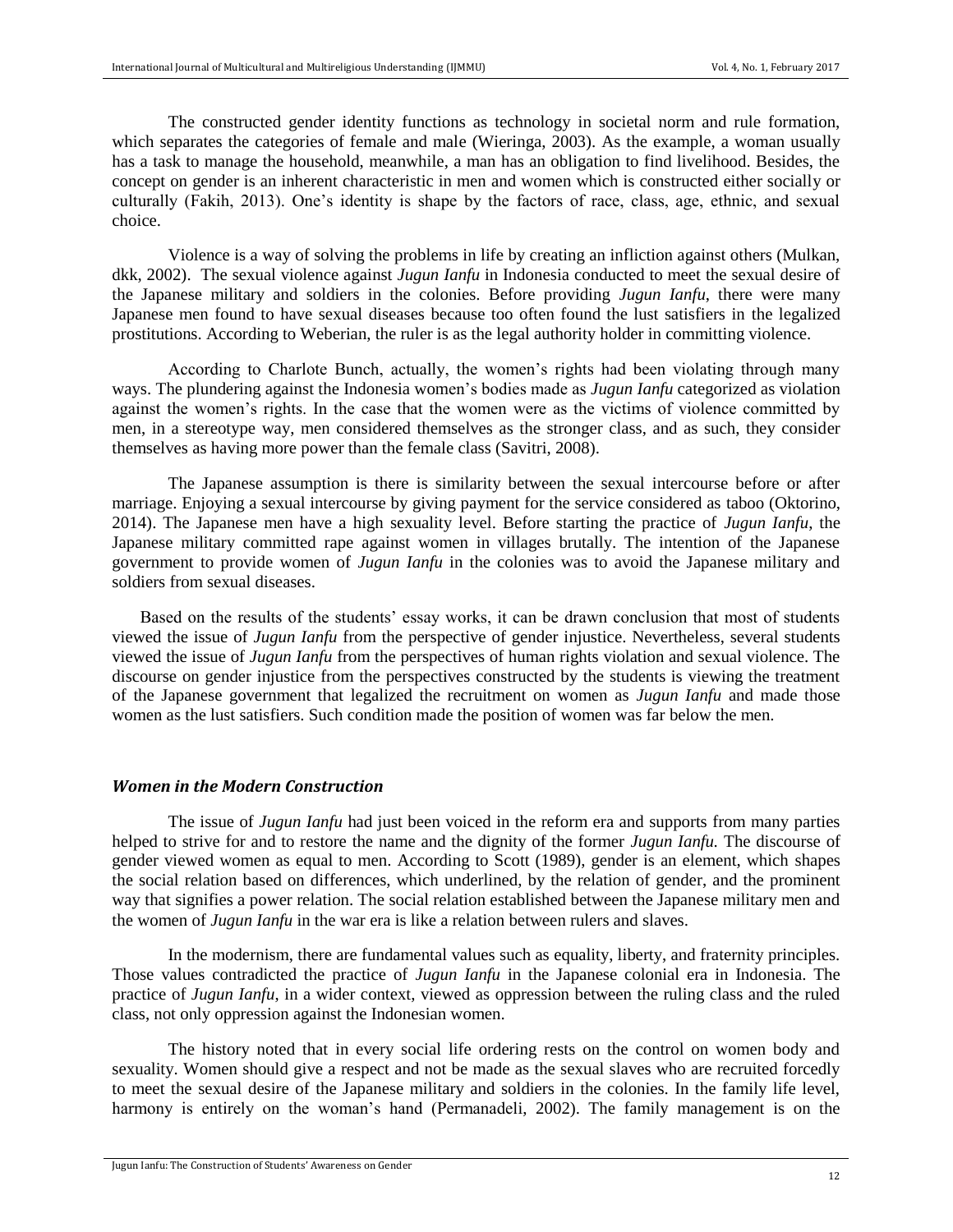woman's hand that is to educate children and accompany the husband toward the top of success are the woman's tasks.

Types of oppression against women always changes time after time. The dominance of female sexual capacity and reproduction by male becomes a model for the types of oppression against other societal groups (Blackburn, 2007). In the case of *Jugun Ianfu*, women were under the category of subaltern. The women of former *Jugun Ianfu* marginalized from the social relation. They labelled by the society with a negative stigma as the Japanese rations. The existence of the former *Jugun Ianfu* considered as the national disgrace, they did not have any space in the society.

The social representation has a concept on a social communication in which every societal member makes, receives, utters, and brings the concept into reality in the daily life practices, therefore a mutual knowledge on something is emerged (Permanadeli, 2002). The concept on representation focused on the dynamic aspect of society, an individual was not merely born as a mediator between a stimulus and a response, but he/she provided as *Homo sapiens*. The ideal model of modern Javanese women is those who have a sense of motherhood and have higher education.

### *Conclusion*

The history of *Jugun Ianfu* in Indonesia is an interesting incident studied from many perspectives; one of them is from the perspective of gender. Gender does not care one as male or female. *Jugun Ianfu* is women made as sexual slaves by the Japanese soldiers in their colonial era in Indonesia. Most of *Jugun Ianfu* recruited from female villagers through many deceptions, because the practice of *Jugun Ianfu* not conducted openly. Nevertheless, there was also *Jugun Ianfu* who found as prostitutes. After the independence of Indonesia, the fate of former *Jugun Ianfu* disregarded, until 1993, there was a mandate from the minister of social affairs of the Republic of Indonesia to find former *Jugun Ianfu*. The Yogyakarta Legal Aid Institute (LBH Yogyakarta) started to conduct a research and open a complaint post (help-desk) after a long struggle from the former *Jugun Ianfu* and LBH Yogyakarta, finally, one of Japanese private institutions AWF said an official apology and gave compensation from AWF. Strangely, the compensation not given to the former *Jugun Ianfu* directly, but allocated to build nursing homes by Inten Suweno.

Injustice was not only felt by the former *Jugun Ianfu* when they were treated as the sexual slaves by the Japanese soldiers, even, after the former *Jugun Ianfu* strived for obtaining an apology from the Japanese government, there was no support and help from the Indonesian government. The compensation from AWF should be able to enjoy by the former *Jugun Ianfu* to fund their elderly life and to fund the recovery due to the physical wounds of the Japanese soldiers' cruelty, but in the fact, it allocated to build the nursing homes.

The historical sources on *Jugun Ianfu* collected and used in the process of learning history through a project-based learning. In the learning process, the students will display an essay on the history of *Jugun Ianfu* based on several perspectives. From the learning process and the analysis of the sources of history, the students will find the gender injustice and here, the students' gender awareness constructed. The evidence that the students have understood the gender equality viewed from the results of the essay.

The social representation built by the society on the modern Javanese women is very sociable. The ideal model of Javanese women is those who have a sense of motherhood and have higher education. Besides, although women work as professionals, they must be responsible for their family life.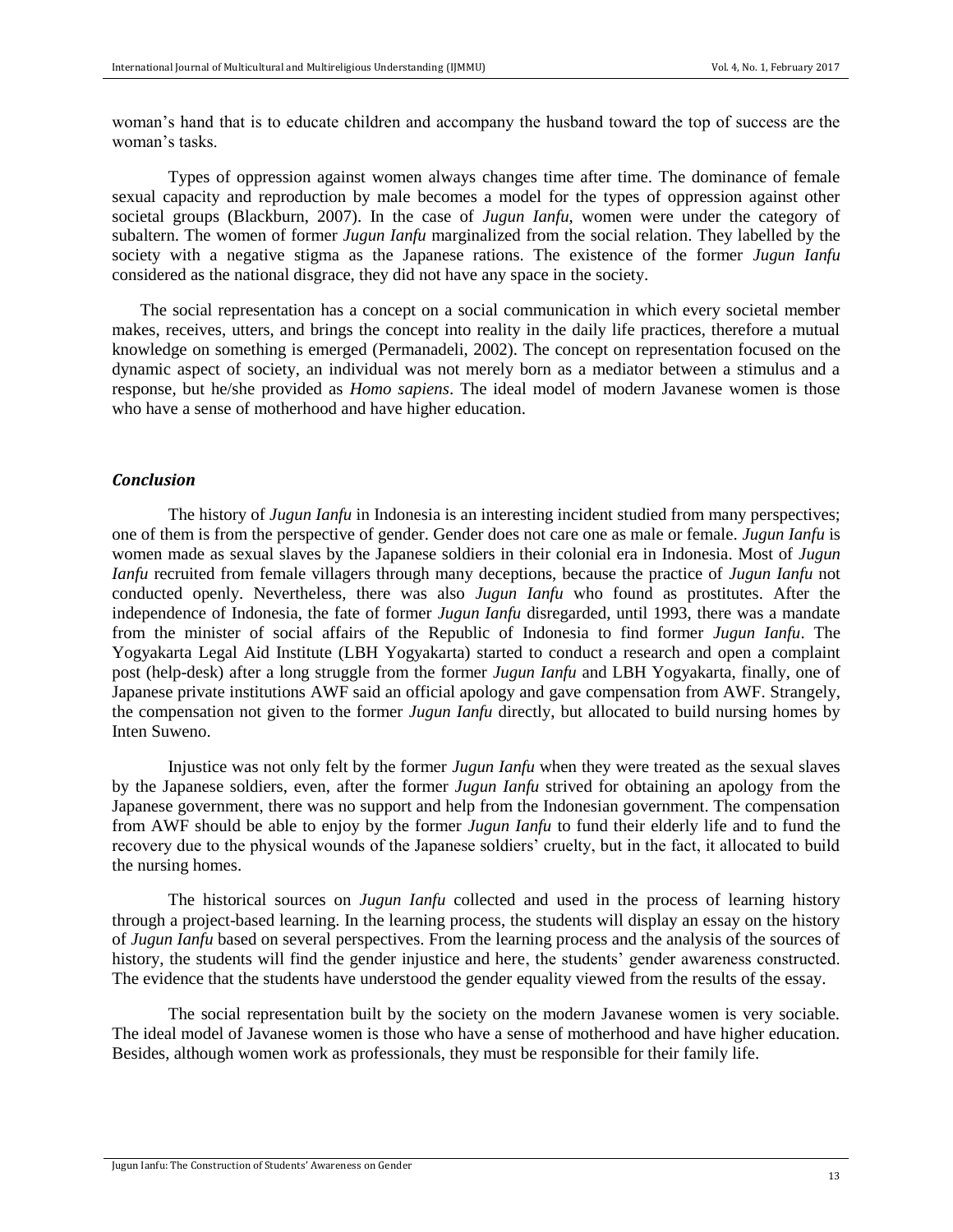#### *References*

- Abdul Munir Mulkan, dkk. (2002). *Membongkar Praktik Kekerasan Menggagas Kultur Nir-Kekerasan*. Yogyakarta: PSIF Universitas Muhammadiyah Malang & Sinergi Press.
- Anna Mariana. (2015). *Perbudakan Sexual: Perbandingan antara Masa Fasisme Jepang dan Neofasisme Orde Baru*. Tanggerang Selatan: CV Margin Kiri.
- Budi Hartono A. & Dadang Juliantoro. (1997). *Derita Paksa Perempuan: Kisah Jugun Ianfu pada Masa Pendudukan Jepang, 1942-1945.* Jakarta: Pustaka Sinar Harapan bekerjasama dengan LBH Yogyakarta Yayasan Lapera Indonesia, dan The Ford Foundation.

Blackburn, Susan. (2007). *Kongres Perempuan Pertama: Tinjauan Ulang*. Jakarta: Obor dan KITLV.

Julia C. Mosse. (2000). *Gender dan Pembangunan.* Yogyakarta: Pustaka Pelajar.

Kuntowijoyo. (2013). *PengantarIlmuSejarah*. Yogyakarta: Tiara Wacana.

Mansour Fakih. (2013). *Analisis Gender &TransformasiSosial*. Yogyakarta: Pustaka Pelajar.

Niken Savitri. (2008). *HAM PerempuanKritikTeoriFeministerhadap KUHP*. Bandung: Refika Aditama.

- Nino Oktorino. (2014). *DibawahMatahariTerbit.* Jakarta: PT. Alex Media Komputindo, Kelompok Gramedia.
- Risa Permanadeli. (2015). *Dadi Wong Wadon Representasi Sosial Perempuan Jawa di Era Modern.*  Yogyakarta: Pustaka Ifada (Anggota IKAPI).

Saskia Wierenga. (2010). *Penghancuran GerakanPerempuan*. Yogyakarta: Galang Press.

Tahiro. (2003). *Sepak terjang Jepang di Indonesia*. Jakarta: Lembaga Humaniora.

#### *Newspapers:*

Guru Jepang Akui Ada Kesalahan Sejarah. *Kompas.* Sabtu 22 Desember 2007.

Kita Sudah Sakit-Sakitan Baru Datang. *Jateng post*.1 January 2000.

Jepang tidak Bisa Serahkan Ganti Rugi pada Jugun Ianfu. *Kedaulatan Rayat*. 15 November 1997.

Ratapan dan Gelagak Emosi Ianfu. *Pikiran Rakyat.* 15 November 1997.

*Bernas*. 17 November 1997.

Tabloid Adil, 1997.

# **Copyrights**